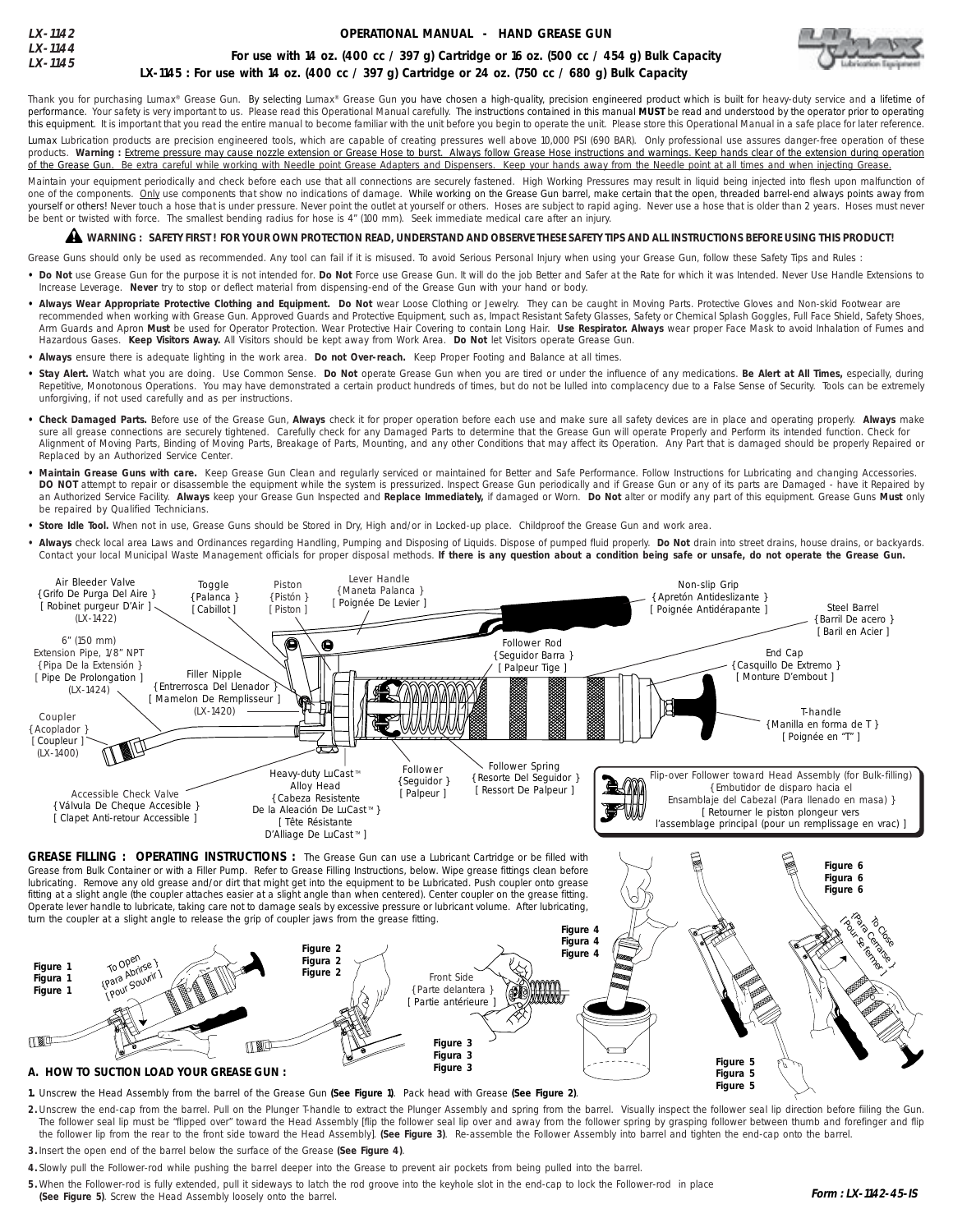- 6. Unlock the Follower-rod from the end-cap. This would push it into the barrel. Disengage the Follower-rod from the follower by rotating the follower "T" handle. Slowly unscrew the barrel from the Head Assembly until lubricant oozes from the interface. Tighten the Head Assembly securely **(See Figure 6)**.
- **7.** Prime the Gun (Priming is the act of removing air and introducing Grease into the Grease Gun's pumping mechanism). When filling the Grease Gun, it is very important to prevent air pockets and to purge any air that may be trapped in the barrel. **Caution : Air pockets in the lubricant will cause the Lever Grease Gun to lose its prime.** Prime the Grease Gun while pressing the Air Bleeder Valve to vent Air Pockets in the Grease Chamber. In most cases the Grease Gun will prime simply by operating the Lever handle several times. Should Grease fail to appear, the Head Assembly must be bled.
- **8.** Pump the Lever handle several times until Grease flows from the Coupler.

**B. HOW TO BULK-LOAD YOUR GREASE GUN USING A GREASE FILLER PUMP : CAUTION :** The Filler Nipple on the Grease Gun must mate with the Loader Coupler on the Pump. The Pump may not operate if the components are not compatible. **WARNING :** The Grease Gun is equipped with a low-pressure Filler Nipple. **Do not** substitute with a high-pressure Grease Fitting. Personal injury can occur due to excessive pressure. The use of a Grease Fitting will also void the warranty.

- **1.** Wipe the Filler Nipple with a clean cloth.
- **2 .** Unscrew the end-cap from the barrel. Pull on the Plunger T-handle to extract the Plunger Assembly and spring from the barrel. Visually inspect the follower seal lip direction before fiiling the Gun. The follower seal lip must be "flipped over" toward the Head Assembly [flip the follower seal lip over and away from the follower spring by grasping follower between thumb and forefinger and flip the follower lip from the rear to the front side toward the Head Assembly]. **(See Figure 3)**.
- **3.** Re-assemble the Follower Assembly into barrel and tighten the end-cap onto the barrel. Engage the Follower-rod by rotating the follower "T" handle.
- **4.** Insert the Filler Nipple into the Filler Socket on the Pump and extend the lever handle away from the barrel **(See Figure 7)**.
- **5 .** Operate the pump until the Grease Gun barrel is full of Grease. The Follower-rod will be fully extended when the barrel is full.
- Remove the Filler Nipple from the Filler Socket on the Pump.
- **6.** Disengage the follower rod from the follower by rotating the follower "T" handle. This would push the Follower-rod into the barrel. **7.** Refer to Point A (7), above
- 
- **8.** Pump the Lever handle several times until Grease flows from the Coupler.

# **C. HOW TO LOAD YOUR GREASE GUN WITH A LUBRICANT CARTRIDGE :**

**1.** Unscrew the Head Assembly from the barrel of the Grease Gun **(See Figure 1)**. Pack head with Grease **(See Figure 2)**.

**2 .** Unscrew the end-cap from the barrel. Pull on the Plunger T-handle to extract the Plunger Assembly and spring from the barrel. Visually inspect the follower seal lip direction before loading a new cartridge. The follower seal lip must<br>be "flipped over" toward the "T" Handle [flip the follower seal lip over and away from the Head A between thumb and forefinger and flip the follower lip from the front to the rear side toward the "T" handle]. **(See Figure 3-A)**.

- **3.** Re-assemble the Follower Assembly into barrel and tighten the end-cap onto the barrel. Pull back the Follower-rod. When the Follower-rod is fully extended, pull it sideways to latch the rod groove into the keyhole slot in the end-cap to lock the Follower-rod in place. **(See Figure 5)**.
- **4.** Remove the plastic cap from the end of Grease Cartridge and, insert open end first, into the barrel of Grease Gun **(See Figure 8)**. Push the Grease Cartridge into the barrel until the rim of the pull-tab end contacts the rim of the barrel **(See Figure 9)**. Then remove the pull-tub seal from the end of the Grease Cartridge **(See Figure 10)**. Screw the head back onto the barrel. Screw the Head Assembly loosely onto the barrel.
- **5 .** Unlock the Follower-rod from the end-cap. This would push it into the barrel. Disengage the Follower-rod from the follower by rotating the follower "T" handle. Slowly unscrew the barrel from the Head Assembly until lubricant oozes from the interface. Tighten the Head Assembly securely **(See Fig. 6)**.
- **6.** Refer to Point A (7), above
- **7.** Pump the Lever handle several times until Grease flows from the Coupler.

# **TROUBLESHOOTING CHART**

**Problem :** Gun will not dispense Grease

**Possible Cause** : 1. Grease Cartridge or Barrel is empty. 2. Air is trapped in the Grease Gun head.

**Solution :** • Replace the grease cartridge or refill the barrel.

• Expel the trapped air, while pressing the Air Bleeder Valve, and pushing the Plunger (Follower) Rod handle.

**Problem :** Grease Cartridge will not empty completely. Also, if you are not sure whether the Cartridge is completely empty or not.

Possible Cause : Tabs on rod are binding to rubber plunger assembly.

- Solution : Connect the rod to the rubber plunger assembly. Push the rod into the barrel as far as it will go to move the grease forward. • Measure the rod handle from the end cap on the barrel to the tip of the rod handle.
	- If the measurement is more than 1-3/4", the grease cartridge is not empty.
		- If not completely empty, disconnect rod from rubber plunger assembly after grease has been pushed forward.

**Problem :** Grease leakage visible between Barrel and Head Assembly

- Possible Cause : Initial tightening of Barrel into Head Assembly not sufficient or the Rubber Seal inside the Head Assembly is damaged or missing.
- **Solution :** Tighten Barrel into Head Assembly securely or replace the Rubber Seal
- **Problem :** Grease leakage visible at Extension or at Head Assembly

- **Possible Cause :** 1. Initial tightening of extension into Head Assembly and/or Coupler not sufficient 2. Filler Nipple may be loose 3. Worn or damaged piston and/or bore in Head Assembly
- Solution : Tighten Extension into Head Assembly and Coupler into the Extension Tighten Filler Nipple into Head Assembly securely
- Replace "O" Ring or Air Bleeder Valve

Rear Side { Lado Trasero } [ Arrière Côté ]

- 
- **LIMITED WARRANTY POLICY ON NEW EQUIPMENT. PLEASE READ THE FOLLOWING CAREFULLY**

Lumax ® warrants all lubrication equipment manufactured by Lumax ® to be free from defects in material and workmanship on the date of sale by an authorized Lumax ® distributor to the original purchaser for use. Lumax ® wil during one (1) year, following the date of purchase, repair, or replace any part of the equipment determined by Lumax® to be defective. This warranty applies only when the equipment is installed, operated, and maintained i with Lumax® written recommendations. Lumax® does not make any representation or warranty of any kind to the buyer that he or she is qualified to make any repairs to the product or that he or she is qualified to replace any parts of the product. In fact, Lumax®expressly states that all repairs and parts replacements should be undertaken by certified and licensed technicians and not by the buyer. The buyer assumes all risk and liability arisin replaced without charge, provided that factory examination indicates the equipment to be defective.

This warranty does not cover, and Lumax®shall not be liable for general wear and tear, accident, overload, or any malfunction, damage, or wear caused by faulty installation, misapplication, misuse, abuse, abrasion, corrosi is extended to the original retail purchaser only and is conditioned upon the prepaid return of the equipment claimed to be defective to an authorized Lumax® distributor for verification of the claimed defect. If the claim is verified, Lumax® will repair or replace free of charge any defective parts. The equipment will be returned to the original buyer, transportation prepaid. If inspection of the equipment does not disclose any defect in ma workmanship, repairs will be made at a reasonable charge, which charges may include the cost of parts, labor, and transportation. This warranty is exclusive, and is in lieu of any other warranties, express or implied, incl but not limited to warranty of merchantability or warranty of fitness for a particular purpose. Lumax . Sole obligation and buyer's sole remedy for any breach of warranty shall be as set forth above. The buyer agrees that remedy (including but not limited to, incidental or consequential damage for lost profits, lost sales, injury to person or property, or any other incidental or consequential loss) shall be available. In no event shall Luma for incidental or consequential damages. The liability of Lumax® on any claim for loss or damage arising out of the sale, resale, or use of lubrication equipment, materials dispensing equipment, and other related equipment in no event exceed the purchase price. Some states do not allow the exclusion or limitation of incidental or consequential damages, so the above limitation or exclusion may not apply to you. This warranty gives you specifi rights, and you may also have other rights, which vary from state to state. Any action for breach of warranty must be brought within two (2) years from the date of sale.

Lumax® makes no warranty, and disclaims all implied warranties of merchantability and fitness for a particular purpose in connection with accessories, equipment, materials, or components sold but not manufactured by Lumax® (such as Electric Motors, Switches, Hoses, etc.) are subject reasonable assistance in making any claim for breach of these warranties. In no event will Lumax® be liable for indirect, incidental, special, or consequential d otherwise. Any implied warranties applicable to lubrication equipment, materials dispensing equipment, and other related equipment manufactured by Lumax®, including the warranties of merchantability and fitness for a parti purpose, will last only for one (1) year from the date of purchase. Some states do not allow limitations on how long an implied warranty last, so the above limitation may not apply to you.

**© 2003 Lumax** ® **. All Rights Reserved.** Lumax ® and the Products described in it are Copyrighted by Lumax ®, with All Rights Reserved. This Form may not be Copied in Whole or Part, without the Express Written Consent of Lui

**Lumax ® 3705 Centre Circle, Fort Mill, SC 29715, USA Fax : 803-547-0800 www.LumaxLubrication.com**

**Figure 3-A Figura 3-A Figure 3-A**  $\left(\begin{smallmatrix} 1 & 0 \\ 0 & 0 \end{smallmatrix}\right)$ Flip-over Follower toward the "T" handle (for Cartridge loading) { Embutidor de disparo hacia el hacia el mango "T" (para carga del cartucho) } [ Retourner le piston plongeur vers la manche en "T" (pour remplir avec une cartouche) ]

**Figure 7 Figura 7**

Filler Nipple { Entrerrosca del Llenador } [ Mamelon de Remplisseur ]  $(LX-1420)$ 

**Figure 7 Filler** Socket

{ Zócalo del Llenador } [ Douille de Remplisseur ] (LX-1305)

{ Torcedura }<br>{ Torsidura }  $\frac{1}{\log_{\text{S}}}$ **Figure 8 Figura 8 Figure 8**

Grease Cartridge (Cartucho De la Grasa)<br>Cartucho De la Grasa)<br>Granduche De Grassa) Chapeau en Plastic<br>Gando Plastico<br>(Chapeau en Plastico Barrel { Barrile}<br>Barril) [ Baril ] **Figure 9 Figura 9 Figure 9**

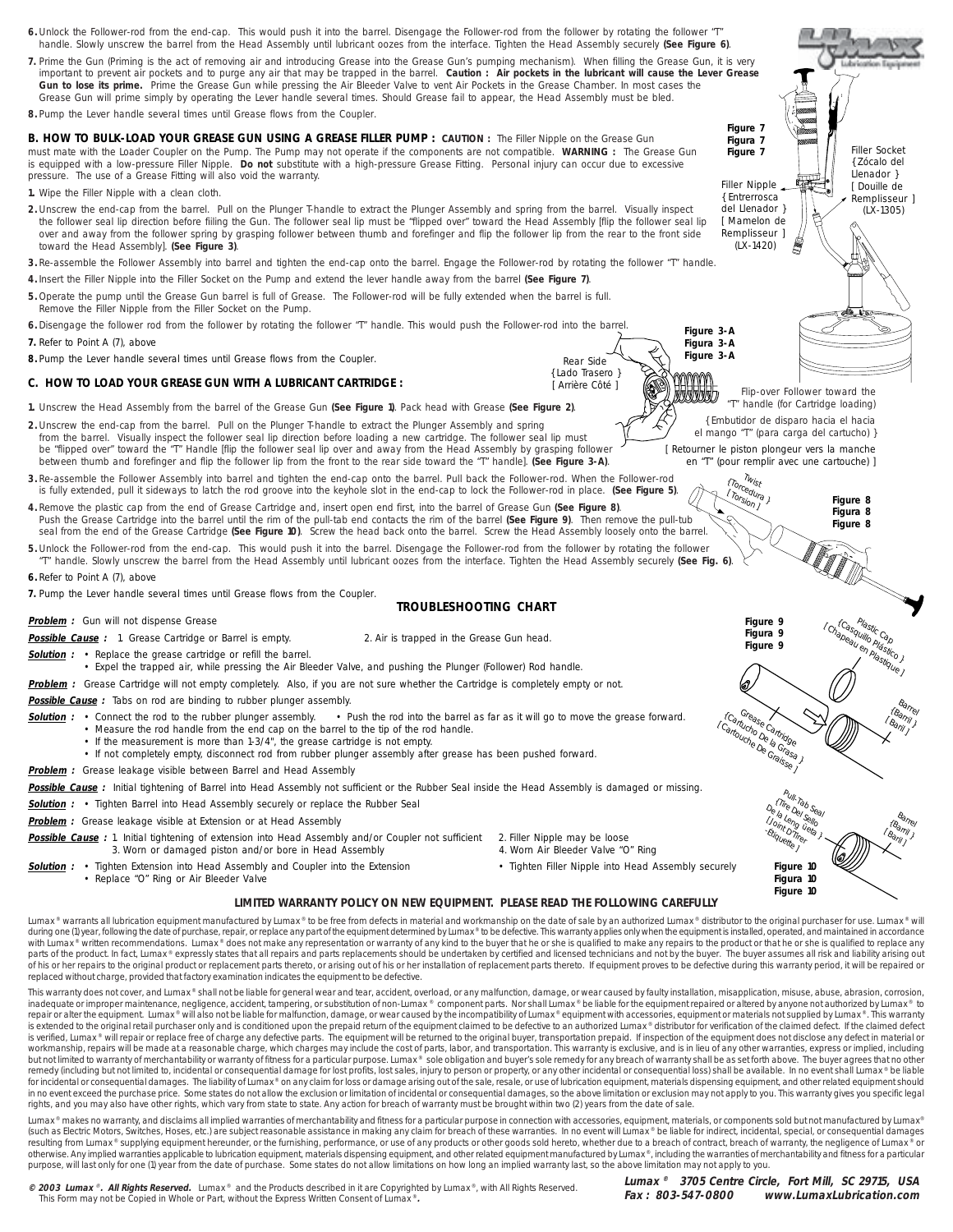### **MANUAL DE OPERACIONES PISTOLA MANUAL DE GRASA**



# **LX-1142 / LX-1144 : Para usar con el Cartucho de 14oz. (400 cc / 397 g) o cartucho de 16 oz. (500 cc / 454 g) de Capacidad Bruta LX-1145 : Para usar con el Cartucho de 14oz (400 cc / 397 g) o Cartucho de 24 oz. (750 cc / 680 g) de Capacidad Bruta**

Gracias por comprar la pistola manual de grasa Lumax®. Al seleccionar la pistola de grasa Lumax®, usted ha seleccionado un producto de ingeniería de alta calidad y precisión, diseñado para brindar servicio de trabajo pesado y un rendimiento de por vida. Su seguridad es muy importante para nosotros. Sírvase leer cuidadosamente este Manual de Funcionamiento. Las instrucciones contenidas en este manual DEBEN ser leídas y entendidas por el operario antes de funcionar el equipo. Es importante que usted lea todo el manual para familiarizarse con la unidad antes de comenzar a funcionar la unidad. Sírvase mantener este Manual de Funcionamiento en un lugar seguro para referencia futura.

Los productos de lubricación Lumax son herramientas de ingeniería de precisión, que son capaces de crear presiones sobre 10.000 PSI (690 BAR). Solamente el uso profesional asegura el funcionamiento libre de peligros de estos productos. **Advertencia: La presión extrema puede hacer que la extensión de la boquilla o Manguera de Grasa se reviente. Siempre siga las instrucciones y** precauciones de la Manguera de Grasa. Mantenga las manos fuera de la extensión durante el funcionamiento de la Pistola de Grasa. Tenga sumo cuidado mientras trabaje mientras trabaja **con los adaptadores y dispensadores de punta de aguja. Mantenga sus manos lejos de la punta de aguja en todo momento y cuando inyecte la grasa.**

Mantenga su equipo periódicamente y antes de cada uso, verifique que todas las conexiones estén cerrados de forma segura. Las presiones altas de trabajo pueden dar como resultado que el liquido sea inyectado en el interior debido al mal funcionamiento de los componentes. Utilice solamente componentes que no muestren indicios de daño. Mientras trabaje en el barril de la Pistola de Grasa, asegúrese que este abierto, los extremos de rosca del barril siempre apuntan lejos de usted o de los demás! Nunca toque una manguera que este bajo presión. Nunca apunte la salida hacia usted o hacia otras personas. Las mangueras están sujetas a envejecimiento rápido. Nunca utilice una manguera que tenga mas de 2 años. Las mangueras nunca deben ser dobladas o enroscada a la fuerza. El radio más pequeño para doblar la manguera es de 4" (100 mm). Busque asistencia médica inmediatamente después de una lesión.

#### **AL** PRECAUCIÓN ¡PARA SU PROPIA PROTECCIÓN: LEA, ENTIENDA Y SIGA ESTOS TIPS DE SEGURIDAD<br>SEGURIDAD PRIMERO! Y TODAS LAS INSTRUCCIONES ANTES DE UTILIZAR ESTE PRODUCTO! **Y TODAS LAS INSTRUCCIONES ANTES DE UTILIZAR ESTE PRODUCTO! AL** PRECAUCIÓN

Las pistolas de grasa solamente deberían ser utilizadas según se recomienda. Si no es utilizada correctamente, cualquier herramienta puede fallar. Para evitar graves lesiones personales al utilizar su pistola de grasa, siga los siguientes tips y normas de seguridad:

- **No** utilice la pistola de grasa para otro propósito.
- **No** forje la pistola de grasa. Funcionará mejor y más segura a la velocidad para la cual fue diseñada. Nunca utilice extensiones de palanca para aumentar el brazo de la palanca. **Nunca** trate de detener o desvíe el material del extremo dispensador de la pistola de grasa con su mano o con su cuerpo.
- **Vista siempre el traje y el equipo protector apropiado. No** vista ropa suelta o joyas. Éstas pueden ser atrapadas en las partes movibles. Los guantes protectores y calzado que no resbale son recomendables cuando trabaje con bombas. Protectores adecuados y equipo de protección tales como anteojos de seguridad resistentes a los impactos, anteojos protectores contra salpicaduras químicas o de seguridad, pantalla completa para la cara, zapatos de seguridad, protectores para brazos, guantes protectores y delantal deben ser utilizados para la protección del operador. Utilice una cubierta protectora para el cabello, para cubrir el cabello largo.
- **•** Asegúrese **siempre** de que exista la iluminación adecuada en el área de trabajo.
- **Use Respirador. Siempre** use la mascara facial adecuada para evitar la inhalación de vapores y gases peligrosos.
- **Manténgase alerta.** Vigile siempre lo que hace. Utilice el sentido común. **No** funcione la pistola de grasa cuando usted esté cansado o bajo la influencia de algún medicamento. **Manténgase alerta** en todo momento especialmente durante operaciones repetitivas y monótonas. Usted puede haber demostrado un producto varios cientos de veces, sin embargo, no se confíe demasiado debido a un falso sentido de seguridad. Si no se utilizan cuidadosamente y según las instrucciones, las herramientas pueden ser extremadamente implacables.
- **No se estire.** Mantenga el equilibrio y el balance adecuado en todo momento.
- **Mantenga a los visitantes alejados.** Todos los visitantes deberán mantenerse lejos del área de trabajo. **No** deje que los visitantes funcionen la pistola de grasa.
- **Revise las piezas dañadas.** Antes de utilizar la pistola de grasa, revise **siempre** que funcione adecuadamente antes de cada uso y asegúrese que todos los dispositivos de seguridad estén en su sitio y funcionen adecuadamente. Asegúrese siempre que todas las conexiones de grasa estén apretadas firmemente. Revise cuidadosamente si hay alguna pieza dañada para determinar que la pistola de grasa funcionará adecuadamente y realizará la función para la que fue diseñada. Revise la alineación de las piezas movibles, unión de las piezas movibles, ruptura de las piezas, montaje y cualquier otra condición que pueda afectar su funcionamiento. Cualquier pieza que esté dañada deberá ser reparada o reemplazada adecuadamente por un Centro de Servicio Autorizado.
- **Mantenga las pistolas de grasa con cuidado.** Mantenga las pistolas de grasa limpias y hágales servicio o mantenimiento regularmente para un mejor y más seguro rendimiento. Siga las instrucciones para lubricar y cambiar los accesorios. **NO** intente reparar o desensamblar el equipo mientras el sistema está presurizado. Inspeccione la pistola de grasa periódicamente y si se daña la pistola de grasa o alguna de sus piezas, haga que sea reparada por un Centro de Servicio Autorizado. Mantenga **siempre** su pistola de grasa inspeccionada y **reemplácela inmediatamente** si se daña o se desgasta.
- **Guarde la herramienta.** Cuando no estén en uso, las pistolas de grasa deberán ser guardadas en un lugar seco, en alto y/o cerrado. Mantenga la pistola de grasa y el área de trabajo fuera del alcance de los niños.
- **• No** altere o modifique ninguna pieza de este equipo. Las pistolas de grasa solamente **deben** ser reparadas por técnicos calificados.
- **•** Revise siempre las leyes y ordenanzas locales relacionadas con el manejo, bombeo y disposición de líquidos. Deseche los fluidos bombeados adecuadamente. **No** drene los fluidos en los drenajes de la calle, drenajes de la casa o patios traseros. Contacte a sus funcionarios municipales locales de desecho sobre los métodos adecuados de desecho. **Si tiene alguna pregunta sobre si es seguro funcionar la bomba o no, no funcione la pistola de grasa.**

LLENADO DE GRASA: INSTRUCCIONES DE OPERACION : La pistola de grasa puede usar un cartucho lubricante o ser llenado de grasa desde un recipiente bruto o con una bomba de llenado. Vea las instrucciones de llenado de grasa a continuación. Mantenga los ensamblajes de grasa limpios antes de lubricar. Elimine los restos de grasa vieja y sucio que puedan entrar en el equipo a ser lubricado. Empuje el acoplador hacia el embutidor en un ángulo leve (el acoplador se fija más fácilmente en un ángulo leve que cuando esta centrado). Centre el acoplador en el embutidor de grasa. Opere la manilla de palanca para lubricar, teniendo cuidado de no dañar los sellos mediante una presión excesiva de volumen. Después de lubricar, voltee el acoplador en un ángulo leve para liberar el mango de las mandíbulas del acoplador del embutidor de grasa.

#### **A. COMO CARGAR LA SUCCIÓN DE SU PISTOLA DE GRASA :**

- **1.** Desatornille el cabezal de ensamblaje del bidón de la pistola de grasa **(Véase la Figura 1)**. Guarde el cabezal con grasa **(Véase la Figura 2)**.
- **2 .** Desatornille el tapón del bidón. Hale la manilla T del émbolo para extraer el ensamblaje del émbolo y los resortes del bidón. Inspeccione visualmente el borde del sello de embutidor antes de llenar la pistola. El borde del sello del embutidor debe estar dirigido hacia el ensamblaje del cabezal, doble el borde del sello de embutidor lejos del resorte de embutidor tomando el embutidor entre el dedo pulgar y el dedo índice y voltee el embutidor de la parte de atrás hacia la parte de adelante hacia el ensamblaje del cabezal. **(Véase la Figura 3)**. Reensamble el ensamblaje del embutidor en el bidón y apriete el tapón en el bidón.
- **3.** Inserte el lado abierto del bidón debajo de la superficie de la grasa **(Véase la Figura 4)**.
- **4.**Lentamente hale la biela del embutidor mientras empuja el bidón más profundamente en la Grasa para prevenir la introducción de bolsas de aire en el bidón.
- **5 .** Cuando la biela del embutidor esté totalmente extendida, hálela hacía los lados para enganchar la acanaladura de la biela en la ranura de la llave en el tapón para asegurar la biela del embutidor en su lugar **(Véase la Figura 5)**. Atornille el ensamblaje del Cabezal libremente en el bidón.
- **6.** Quite el seguro de la biela del Embutidor del tapón. Esto lo empujará hacía el bidón. Desconecte la biela del embutidor del embutidor rotando el mango "T" del embutidor. Desatornille lentamente el bidón del ensamblaje del cabezal hasta que la grasa filtre de la interfase. Apriete el Ensamblaje del cabezal con seguridad **(Véase la Figura 6)**.
- 7. Cebe la pistola (Cebar es el acto de remover el aire e introducir la grasa en el mecanismo de bombeo de la pistola de grasa). Cuando se lle na la pistola de grasa, es muy importante evitar que las bolsas de aire y purgar cualquier aire que pueda estar atrapado en el bidón. Precaución: Las bolsas de aire en el lubricante pueden causar que la palanca de la pistola de grasa pierda su ceba. Cebe la pistola de grasa mientras presiona la válvula de purga de aire para ventilar las bolsas de aire en la cámara de grasa. En la mayoría de los casos la pistola de Grasa se ceba simplemente presionando el mango de la palanca varias veces. Si la grasa no aparece, se debe purgar el Ensamblaje del Cabezal.
- **8.** Bombee el mango de la palanca varias veces hasta que la Grasa fluya del Acoplador.

**B. COMO CARGAR MASIVAMENTE SU PISTOLA DE GRASA USANDO UN BOMBA DE LLENADO DE GRASA :** Cuando la biela del embutidor esté totalmente extendida, hálela hacía los lados para enganchar la acanaladura de la biela en la ranura de la llave en el tapón para asegurar la biela del embutidor en su lugar **(Véase la Figura 5)**. **PRECAUCION:** El niple llenador en la pistola de Grasa debe cazar con el Acoplador del Cargador en la bomba. La bomba podría no operar si los componentes no son compatibles. **ADVERTENCIA:** La Pistola De Grasa está equipada con un niple de llenado de baja presión. No substituya con un aditamento de Grasa de alta presión. Daños personales podrían ocurrir debido a una presión excesiva. El uso de aditamentos de Grasa también anulará la garantía.

- **1.** Escurra el nipple de llenado con un trapo limpio.
- **2 .** Desatornille el tapón del bidón. Hale el la manilla T del émbolo para extraer el ensamblaje del émbolo y los resortes del Bidón. Inspeccione visualmente el borde de sellado del embutidor antes de llenar la pistola. El borde del sello del embutidor debe estar \*"flipped over" hacia el Ensamblaje del Cabezal doblar el borde del sello de embutidor lejos del resorte de embutidor tomando el embutidor entre el dedo pulgar y el dedo índice y voltear el embutidor de la parte de atrás hacia la parte de adelante hacia el Ensamblaje del Cabezal. **(Véase la Figura 3)**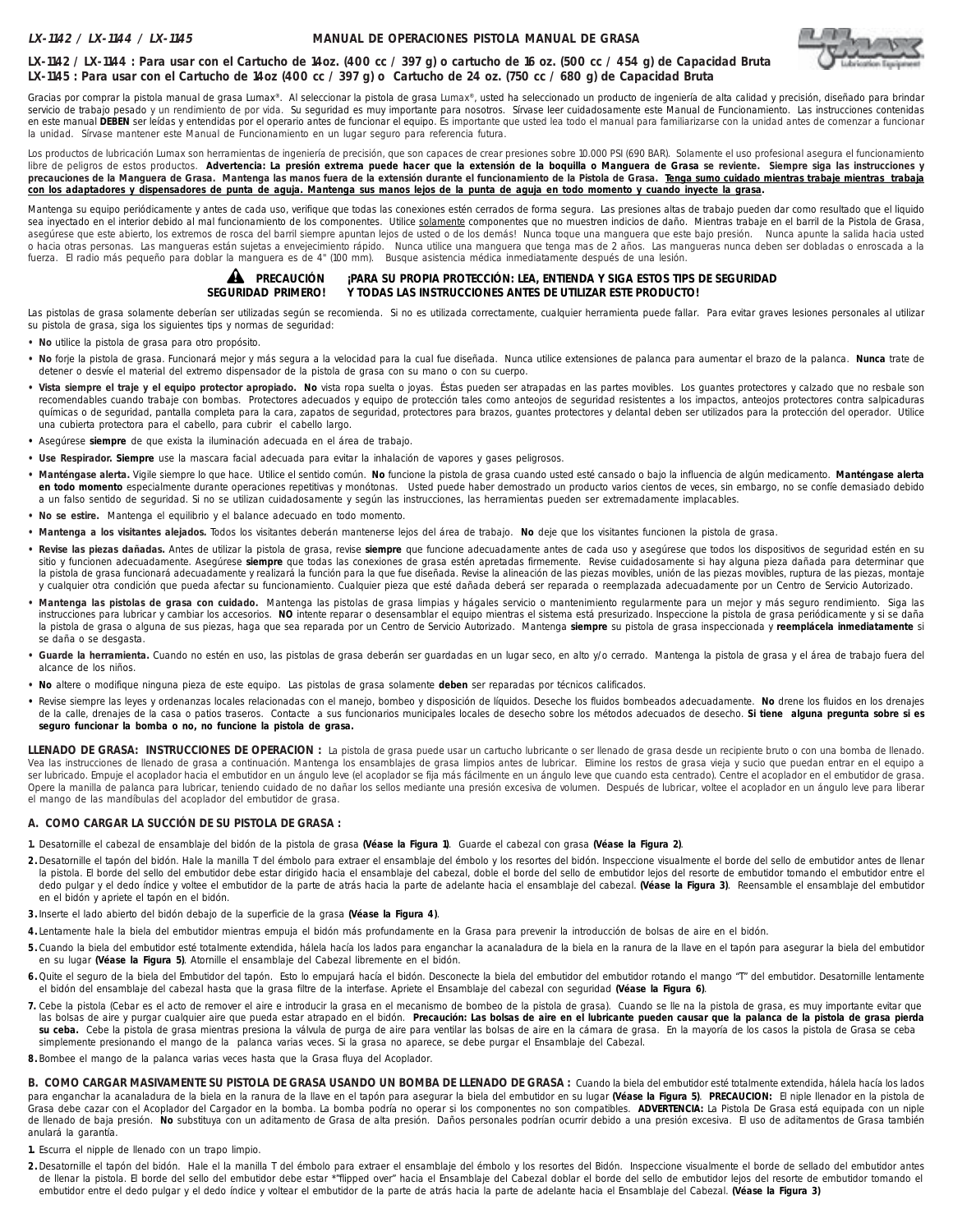#### **B. COMO CARGAR MASIVAMENTE SU PISTOLA DE GRASA USANDO UN BOMBA DE LLENADO DE GRASA :**

- **3.** Reensamble el ensamblaje del embutidor en el bidón y apriete el tapón en el bidón. Conecte la biela del embutidor rotando la manilla "T" del embutidor.
- **4.** Inserte el conector de llenado en el Casquillo de llenado de la Bomba y extienda la palanca fuera del bidón **(Véase la Figura 7)**.
- **5 .** Opere la bomba hasta que el bidón de la pistola de grasa esté lleno. La biela del embutidor estará completamente extendida cuando el bidón esté lleno. Remueva el conector de llenado del casquillo de llenado de la bomba.
- **6.** Desconecte la biela del embutidor del embutidor rotando el mango "T" del embutidor. Esto empujariá a la biela del Embutidor dentro del bidón.
- **7.** Refiera al punto **A (7)**, arriba
- **8.** Bombee la manilla de la bomba varias veces hasta que la grasa fluya del acoplador.

#### **C. CÓMO CARGAR SU PISTOLA DE GRASA CON UN CARTUCHO LUBRICANTE :**

- **1.** Desatornille el ensamblaje del cabezal del bidón de la pistola de grasa **(Véase la Figura 1)**. Guarnezca el cabezal con grasa **(Véase la Figura 2)**.
- **2 .** Desatornille el tapón del bidón. Hale la manilla T del émbolo para extraer el ensamblaje del émbolo y los resortes del bidón. Inspeccione visualmente la dirección del borde del sello de embutidor antes de cargar un nuevo cartucho. El borde del sello del embutidor debe estar dirigido hacia el mango "T" del embutidor (doble el borde del sello del embutidor lejos del resorte de embutidor tomando el embutidor entre el dedo pulgar y el dedo índice y voltee el embutidor de la parte de atrás hacia la parte de adelante, hacia el ensamblaje del cabezal. **(Véase la Figura 3-A)**. Reensamble el ensamblaje del embutidor en el bidón y apriete el tapón en el bidón
- **3.** Reensamble el ensamblaje del embutidor en el bidón y apriete el tapón en el bidón. Hale hacia atrás la biela del embutidor. Cuando la biela del embutidor esté totalmente extendida, hálela hacia los lados para enganchar la acanaladura de la biela en la ranura de la llave en el tapón para asegurar la biela del embutidor en su lugar **(Véase la Figura 5)**
- **4.** Retire la tapa plástica del cartucho de Grasa e inserte primero el lado abierto en el bidón de la pistola de grasa **(Véase la Figura 8)**. Empuje el cartucho de grasa en el bidón hasta que el canto de la lengüeta contacte el borde del bidón **(Véase la Figura 9)**. Luego retire el sello del tubo del final del cartucho de grasa **(Véase la Figura 10)**. Atornille el cabezal en el bidón. Atornille el ensamblaje del cabezal libremente en el bidón.
- **5 .** Quite el seguro de la biela del embutidor del tapón. Esto lo empujará hacía el bidón. Desconecte la biela del embutidor del embutidor rotando el mango "T" del embutidor. Desatornille lentamente el bidón del ensamblaje del cabezal hasta que la grasa filtre de la interfase. Apriete seguramente el ensamblaje del cabezal **(Véase la Figura 6)**.

**6.** Refiera al punto **A (7)**

**7.** Bombee la manilla de la bomba varias veces hasta que la grasa fluya del acoplador.

#### **Tabla para Resolver Problemas**

**Problema :** La pistola de dispensa grasa

**Posible Causa :** 1. El cartucho de grasa o el barril está vacío. 2. El aire está atrapado en el cabezal de la pistola de grasa.

**Solución :** • Remplace el cartucho de grasa o vuelva a llenar el barril.

• Saque el aire atrapado presionando la válvula del purgador de aire, y empuje la manilla de la varilla del émbolo (engranaje).

**Problema :** El cartucho de grasa no se vaciará completamente. También si usted no está seguro si el cartucho está completamente vacío o no.

**Posible Causa :** Las lengüetas en la varilla están unidas al ensamblaje del émbolo de caucho.

- **Solución :** Conecte la varilla al ensamblaje del émbolo de caucho. Empuje la varilla en el barril tan lejos como pueda para mover la grasa hacia adelante.
	- Mida la manilla de la varilla desde la tapa del extremo en el barril hasta la punta de la manilla de la varilla.
	- Si la medida es superior a 1-3/4", el cartucho de grasa no está vacío.
	- Si no está completamente vacío, desconecte la varilla del ensamblaje de émbolo de caucho después que la grasa haya sido empujada hacia adelante.
- **Problema :** Fuga de grasa visible entre el barril y el ensamblaje del cabeza.

**Posible Causa :** El ajuste inicial del barril en el ensamblaje del cabezal no es suficiente o el sello de caucho adentro está dañado o no está presente.

- **Solución :** Apriete firmemente el barril en el ensamblaje del cabezal
- **Problema :** Fuga de grasa visible en la extensión

#### **Posible Causa :** Fuga de grasa visible en el ensamblaje del cabezal

- **Posible Causa :** 1. El ajuste inicial de la extensión en el ensamblaje del cabezal y/o acoplador no es suficiente
	- 2. La boquilla de llenado puede estar floja
		- 3. Válvula de aro "O" del purgador de aire está desgastado
		- 4. Pistón y/o ánima desgastada y/o dañada en el ensamblaje del cabezal
- **Solución :** Apriete la extensión en el ensamblaje del cabezal y el acoplador en la extensión
	- Apriete firmemente la boquilla de llenado en el ensamblaje del cabezal
		- Reemplace el aro "O" o la válvula del purgador de aire

#### **POLÍTICA DE GARANTÍA LIMITADA DEL EQUIPO NUEVO. SÍRVASE LEER CUIDADOSAMENTE LO SIGUIENTE**

Lumax ® garantiza que todo equipo de lubricación fabricado por Lumax ® esté libre de defectos en cuanto al material y mano de obra a la fecha de la venta por parte de un distribuidor autorizado Lumax ® al comprador origina para el uso. Durante un (1) año después de la fecha de compra, Lumax ® reparará o reemplazará cualquier pieza del equipo que Lumax ® determine que está defectuosa. Esta garantía se aplica solamente cuando el equipo está instalado, operado y mantenido de conformidad con las recomendaciones escritas de Lumax ®. Lumax ® no entrega ninguna representación o garantía de inigún tipo al comprador de que él o ella está calificado para realizar<br>nin que el equipo está defectuoso.

Esta garantía no cubre, y Lumax ® no será responsable del desgaste general, accidentes, sobrecarga, o algún malfuncionamiento, daño o desgaste causado por una mala instalación, aplicación errada, maluso, abuso, abuso, abus corrosión, mantenimiento inadecuado, o impropio, negligencia, accidente, manipulación o sustitución de piezas componentes que no sean Lumax ® . Lumax ® tampoco será responsable del equipo reparado o alterado por alguien que no esté autorizado por Lumax® para reparar o alterar el equipo. Lumax® tampoco será responsable por el mal funcionamiento, daño, o desgaste causado por la incompatibilidad del equipo Lumax® con accesorios, equipo<br>o mat autorizado para la verificación del defecto reclamado. Si se verifica el defecto reclamado, Lumax ® reparará o hará el reemplazo sin costo alguno sobre las piezas defectuosas. El equipo será devuelto al comprador original transporte prepagado. Si la inspección del equipo no revela ningún defecto en los materiales o mano de obra, las reparaciones serán hechas a un precio razonable, cuyos cargos pueden incluir los costos de piezas, mano de obra y transporte.

Esta garantía es exclusiva, y es in lieu de cualquier otra garantía, expresa o implícita, incluyendo pero no limitada a la garantía de mercadeabilidad o garantía de aptitud para un fin específico. La única obligación de Lu el único remedio del comprador en caso de alguna violación de la garantía deberá ser como se establece arriba. El comprador acuerda que ningún otro remedio estará disponible (incluyendo pero no limitado al daño, incidental o consecuenciales. La responsabilidad de Lumax ® por cualquier reclamo o pérdida que surja de la venta, reventa o uso del equipo de lubricación, equipo dispensador de materiales, y otro equipo relacionado no deberá en ning momento exceder el precio de compra. Algunos estados no permiten la exclusión o límite de daños incidentales o consencuenciales, por lo que la limitación anterior puede no aplicarse a usted. Esta garantía le otorga a usted derechos legales específicos, y usted también puede tener otros derechos, que pueden variar de estado a estado. Cualquier acción por la violación de la garantía deberá ser presentada dentro de los dos (2) años a partir de de la venta.

Lumax® no otorga ninguna garantía y renuncia a todas las garantías implícitas sobre la mercadeabilidad y aptitud para un fin especifico en relación con los accesorios, equipos, materiales o componentes vendidos pero no fab por Lumax ® (tales como motores eléctricos, interruptores, mangueras, etc.) están sujetos a la asistencia razonable para realizar cualquier reclamo por el incumplimiento de estas garantías. Lumax ® no será responsable en ningún caso por los daños indirectos, incidentales, especiales o consecuenciales resultantes del suministro de parte de Lumax ® del equipo bajo el presente, o el suministro, rendimiento o uso de cualquier producto u otros vendidos en el presente, sea debido a un incumplimiento del contrato, incumplimiento de la garantía, la negligencia de Lumax ® o de otro modo.

Cualquier garantía implícita aplicable al equipo de lubricación, equipo dispensador de materiales, y otro equipo relacionado fabricado por Lumax®, incluyendo las garantías de mercadeabilidad y aptitud para un fin específic

© 2003 Lumax ®. Todos los derechos reservados. Lumax ® y los productos descritos están registrados por Lumax ® como propiedad literaria, con todos los derechos reservados.<br>Este documento no puede ser copiado en todo o en p

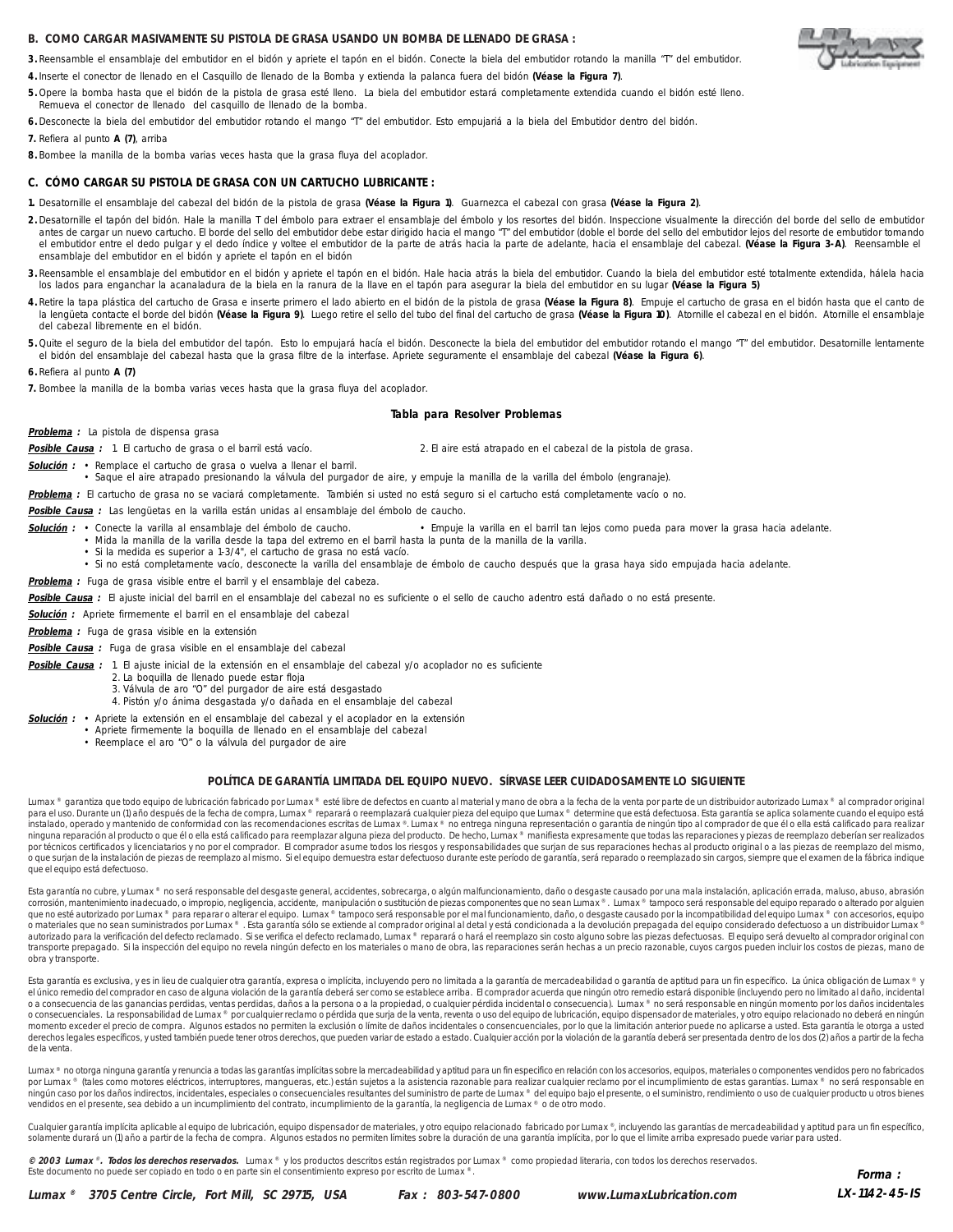#### **MANUEL D'EMPLOI - PISTOLET GRAISSEUR Á MAIN**



# **LX-1142 / LX-1144 : Pour utiliser avec une cartouche de 14 oz. (400 cc / 397 g) ou capacité en vrac de 16 oz. (500 cc / 454 g) LX-1145 : Pour utiliser avec une cartouche de 14 oz. (400 cc / 397 g) ou capacité en vrac de 24 oz. (750 cc / 680 g)**

Nous vous remercions d'avoir acheté le Pistolet Graisseur Lumax®. En choisissant le Pistolet Graisseur Lumax®, vous avez choisi un produit de bonne qualité, de haute technologie, construit pour un service à grand rendement et une performance pour la vie. Votre sécurité est très important pour nous. Lisez ce manuel d'emploi attentivement. L'opérateur de cet équipement DOIT lire et comprendre les instructions de ce manuel avant d'utiliser l'équipement. C'est important de lire le manuel en entier pour se familiariser avec le produit avant de commencer à l'utiliser. Conserver ce manuel d'emploi dans un endroit sûr pour pouvoir l'utiliser dans le futur.

Les produits lubrifiants Lumax sont des instruments de haute technologie, capables de créer des pressions bien au-dessus de 10.000 PSI (690 BAR.) Seul l'utilisation professionnelle assurera l'exécution sans danger de ces produits. Mise en Garde: Une pression extrême peut provoquer le prolongement du bec ou l'éclatement du tuyau graisseur. Suivez toujours les instructions et les mises en garde du tuyau graisseur. Maintenez les mains dégagées du prolongement quand vous utilisez le Pistolet Graisseur. Soyez extra attentif quand vous utilisez des adaptateurs et des **distributeurs graisseurs à pointe d'aiguille. Tenez toujours vos mains à l'écart de la pointe d'aiguille quand vous injectez de la graisse.**

Entretenez votre équipement régulièrement et avant chaque emploi, vérifiez que toutes les connexions sont solidement attachées. Si vous travaillez avec des pressions élevées, le liquide peut être injecté sur la peau lors du défaut de fonctionnement d'une des pièces. Utilisez uniquement des pièces qui ne montrent aucun signe d'endommagement. Quand vous travaillez avec le tube du Pistolet Graisseur, assurez-vous de que la partie ouverte et filetée du bout du tube soit détournée de vous et des autres! Ne touchez jamais un tuyau qui est sous pression. Ne dirigez jamais le débouchement vers vousmême ou d'autres personnes. Les tuyaux vieillissent rapidement. N'utilisez jamais un tuyau qui est plus ancien que 2 ans. Des tuyaux ne doivent jamais être pliés ou tordus par force. Le plus petit rayon de cintrage pour le tuyau est 4" (100 millimètres.) Rechercher soin médical immédiat si vous vous blessez.



# POUR VOTRE PROTECTION LISEZ, COMPRENEZ ETOBSERVEZ CES INDICATIONS DE SÉCURITÉ. **LA SECURITÉ EN PREMIER ! ET TOUTES LES INSTRUCTIONS AVANT D'UTILISER CE PRODUIT!**

Les Pistolets Graisseurs doivent être utilisés uniquement comme recommandé. Tout outil peut tomber en panne en cas de mauvais usage. Pour éviter des blessures corporelles sérieuses lors de l'usage de votre Pistolet Graisseur, respectez les instructions et les règles de sécurité suivantes:

- **N'utilisez pas** le Pistolet Graisseur pour un usage pour lequel il n'est pas destiné.
- **Ne forcez pas le Pistolet Graisseur**. Il fonctionnera mieux et sera moins dangereux s'il est utilisé à la vitesse programmée. N'utilisez jamais les manches prolongées pour augmenter la puissance de levier. **N'essayez jamais** d'arrêter ou de détourner des matériaux qui se déchargent du bout du Pistolet Graisseur avec votre main ou votre corps.
- **Portez toujours des vêtements et équipements convenables.** Ne mettez pas des habits amples ou de bijoux pendants. Ils peuvent être pris dans les pièces qui bougent. Des gants protecteurs et des chaussures antidérapantes sont recommandés lorsque vous travaillez avec les Pistolets Graisseurs. Des dispositifs et équipements protecteurs comme lunettes de sécurité qui résistent à l'impact, lunettes protectrices contre les éclaboussures chimiques, masque protectrice du visage, chaussures protectrices, garde bras, gants et tablier protecteurs doivent être utilisés pour la protection de l'opérateur. Portez un couvre cheveux protecteur pour contenir les cheveux longs.
- **Assurez-vous** que le milieu de travail est **toujours** suffisamment éclairé.
- **Utilisez le Respirateur.** Portez toujours un masque protecteur convenable pour éviter d'avaler les vapeurs des gaz dangereux.
- **Soyez vigilant.** Faites attention à ce que vous faites. Utilisez le bon sens. **N'utilisez pas** le Pistolet Graisseur quand vous êtes fatigué ou quand vous prenez des médicaments. **Soyez alerte à tout moment,** surtout pendant des exécutions répétitives et monotones. Même si vous avez essayé un produit une centaine de fois, ne diminuez jamais votre vigilance. Les instruments peuvent être extrêmement impitoyables s'ils ne sont pas utilisés soigneusement et selon les instructions.
- **Ne présumez pas de vos forces.** Maintenez un maintien et un équilibre appropriés.
- **N'acceptez pas de visiteurs.** Tous les visiteurs doivent être à l'écart du milieu de travail. **Ne laissez pas** les visiteurs opérer le Pistolet Graisseur.
- **Vérifier les pièces endommagées.** Avant d'utiliser le Pistolet Graisseur, **vérifiez toujours** qu'il fonctionne correctement avant chaque emploi et assurez-vous que tous les dispositifs de sécurité sont en place et fonctionnent correctement. Assurez-vous toujours que toutes les connexions graisseuses sont solidement attachées. Vérifiez soigneusement le Pistolet Graisseur pour trouver toutes les pièces endommagées, pour déterminer si le Pistolet Graisseur va fonctionner correctement et s'exécutera pour l'usage pour lequel elle est destinée. Vérifiez le cadrage des pièces mobiles, le liage des pièces mobiles, la rupture des pièces, l'assemblage, et toutes autres conditions qui peuvent affecter son exécution. Toute pièce endommagée doit être réparée correctement ou remplacée par un centre de service autorisé.
- **Entretenez les Pistolet Graisseurs avec soin.** Gardez les Pistolets Graisseurs propres et entretenez-les régulièrement pour une performance supérieure et sans danger. Suivez les instructions pour lubrifier et changer les accessoires. N'essayez pas de réparer ou désassembler l'équipement lorsque le système est sous pression. Examinez les Pistolets Graisseurs périodiquement et si le Pistolet Graisseur ou la moindre de ses pièces sont endommagés - faites-les réparer par un centre de service autorisé. Les Pistolets Graisseurs doivent toujours être maintenus et remplacés immédiatement s'ils sont endommagés ou usés
- **Mettez en dépôt tout instrument au repos**. Quand les Pistolets Graisseurs ne sont pas utilisés, ils doivent être conservés dans un endroit sec, élevé et/ou enfermés sous verrous. If ne faut pas que les enfants puissent avoir accès au Pistolet Graisseur et au milieu de travail
- **Ne changer et ne modifier** aucune partie de cet équipement. Les Pistolets Graisseurs **doivent seulement** être réparés par des techniciens qualifiés.
- **•** Vérifiez **toujours** les lois et les ordonnances locales concernant la manipulation, le pompage et le rejet des fluides. Rejetez le fluide pompé correctement. **Ne le videz pas** dans les égouts de la rue, de la maison ou du jardin. Contactez vos fonctionnaires locaux de gestion de déchets municipaux pour connaître les méthodes appropriées de rejet des fluides. **S'il y a le moindre doute concernant une condition dangereuse, n'utilisez pas le Pistolet Graisseur.**

REMPLISSAGE DE GRAISSE : MODE D'EMPLOI : Le Pistolet Graisseur peut utiliser une cartouche lubrifiante ou peut être rempli de graisse d'un récipient en masse ou avec une pompe remplisseuse. Consulter les instructions pour le remplissage de graisse, ci-dessous. Nettoyez les ajustages graisseurs avant de les lubrifier. Enlevez toute graisse ancienne et/ou saleté qui peut entrer dans l'équipement qui va être lubrifié. Appuyez le coupleur sur l'ajustage graisseur à angle léger (le coupleur s'attache plus facilement à angle léger qu'une fois centré.) Mettez le coupleur au centre de l'ajustage graisseur. Actionnez le traitement de levier pour lubrifier, en faisant attention de ne pas endommager les joints en utilisant une pression ou un volume de lubrifiant excessif. Après la lubrification, tournez le coupleur légèrement à angle pour libérer l'ajustage graisseur des mâchoires du coupleur.

#### **A. COMMENT CHARGER VOTRE PISTOLET GRAISSEUR EN ASPIRANT :**

- **1.** Dévissez l'assemblage principal du tube du Pistolet Graisseur. **(Voir Figure 1)** Fourrez l'assemblage principal avec de la graisse. **(Voir Figure 2)**
- 2. Dévissez le bouchon du bout du tube. Enfilez la manche en « T » du plongeur pour extraire l'assemblage et le ressort du plongeur du tube. Inspectez la direction du bec étanche du plongeur visuellement avant de remplir le Pistolet. Le bec étanche du plongeur doit être retourné vers l'assemblage principal [retournez le bec étanche du plongeur en l'éloignant du ressort du plongeur en empoignant le plongeur entre le pouce et l'index et retournez le bec du plongeur de l'arrière à l'avant vers l'assemblage principal.] **(Voir Figure 3)** Re-assemblez l'assemblage du plongeur au tube et serrez le bouchon du bout au tube.
- **3.** Insérez l'extrémité ouverte du tube en dessous de la surface de la graisse. **(Voir Figure 4)**
- **4.** Tirez le piston plongeur lentement tout en insérant le tube plus profondément dans la graisse pour empêcher des trous d'air d'être tirés dans le tube.
- **5 .** Quand le piston plongeur est entièrement étendu, tirez-le sur le côté pour verrouiller sa rainure dans la serrure du bouchon du bout pour enfermer le piston plongeur sur place. **(Voir Figure 5)** Vissez l'assemblage principal au tube sans le serrer.
- **6.** Déverrouillez le piston plongeur du bouchon du bout. Cela le poussera dans le tube. Dégagez le piston du plongeur en tournant la manche en "T" du plongeur. Devissez le tube de l'assemblage principal doucement jusqu'à ce que le lubrifiant suinte de l'interface. Serrez l'assemblage principal solidement. **(Voir Figure 6)**
- 7. Amorcez le Pistolet (l'amorçage est l'acte d'enlever l'air et d'introduire la graisse dans le mécanisme de pompage du pistolet graisseur.) Durant le remplissage du Pistolet Graisseur, il est très important d'empêcher des trous d'air et de videz l'air bloqué dans le tube. **Précaution: Le levier du Pistolet Graisseur va perdre son amorçage s'il reste des trous d'air dans le lubrifiant**. Amorcez le Pistolet Graisseur tout en appuyant sur la valve d'air purgeur pour vider les trous d'air du compartiment de graisse. Pour la plupart le Pistolet Graisseur amorcera simplement en actionnant le traitement de levier plusieurs fois. Si la graisse n'apparaît pas, l'assemblage principal doit être vidé.
- **8.** Pompez le traitement de levier plusieurs fois jusqu'à ce que la graisse coule du coupleur.

# **B. COMMENT CHARGER VOTRE PISTOLET GRAISSEUR D'UN RÉCIPIENT EN MASSE EN UTILISANT UNE POMPE REMPLISSEUSE :**

**PRECAUTION :** Le raccord remplisseur du Pistolet Graisseur doit s'accoupler avec le raccord chargeur de la pompe. Il est possible que la pompe ne marche pas si les parties sont incompatibles. **MISE EN GARDE**: Le Pistolet Graisseur est équipé d'un raccord remplisseur à basse pression. **Ne substituez pas** avec un ajustage graisseur à haute pression. Une pression excessive peut provoquer des blessures corporelles. L'utilisation d'un ajustage graisseur annulera également la garantie.

**1.** Essuyez le raccord remplisseur avec un tissu propre.

2. Dévissez le bouchon du bout du tube. Enfilez la manche en « T » du plongeur pour extraire l'assemblage et le ressort du plongeur du tube. Inspectez la direction du bec étanche du plongeur visuellement avant de remplir le Pistolet. Le bec étanche du plongeur doit être retourné vers l'assemblage principal [retournez le bec étanche du plongeur en l'éloignant du ressort du plongeur en empoignant le plongeur entre le pouce et l'index et retournez le bec du plongeur de l'arrière à l'avant vers l'assemblage principal.] **(Voir Figure 3)**